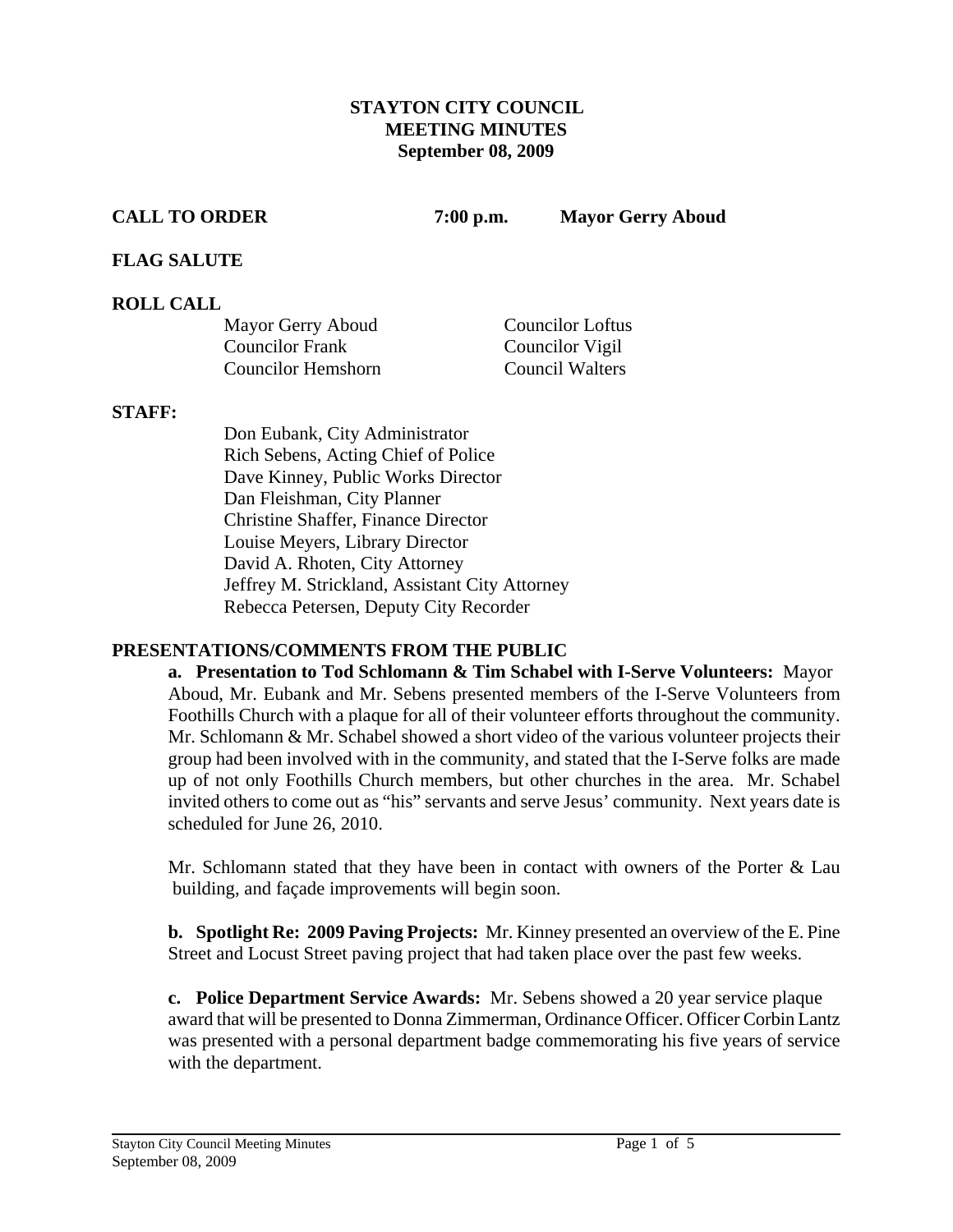# **ANNOUNCEMENTS**

 **a. Additions to the Agenda**: None.

## **CONSENT AGENDA**

## **a. Approval of City Council Meeting Minutes September 08, 2009.**

 Ms. Petersen pointed out a correction on page four, City Planners Report. The RARE position title will be Community Participation Coordinator (not Coordination).

**MOTION:** From Councilor Loftus, seconded by Councilor Walters, to approve the September 08, 2009 meeting minutes as amended. Motion passed 5:0.

## **PUBLIC HEARING – None.**

### **UNFINISHED BUSINESS**

#### **Project Review USDA Loan for the Wastewater Treatment Plant, Dave Kinney, Christine Shaffer & Ray Bartlett**

**a. Staff Report:** Mr. Kinney gave a power point presentation explaining the various aspects of the Wastewater Treatment Facility improvements. Deficiencies, needed improvements, growth plans and complying with the environmental requirements were discussed. Mr. Bartlett provided various financing scenarios for funding options of the improvements.

#### **b. Council Deliberation:**

1. How much longer does the city have to pay on the 1996 original loan? Mr. Bartlett stated that the first loan is paid off and the city is paying on a second loan.

2. How will additional add-ons to the project be funded? Mr. Bartlett stated they would be funded through grants.

 3. In response to a question regarding some of the conditions of the USDA-RUS loan on other jurisdictions, Mr. Kinney stated that the city currently has a USDA loan. Most of their conditions are regulatory issues that are already being met.

#### **c. Council Decision:**

 **Motion:** From Councilor Hemshorn, seconded by Councilor Walters, to authorize the City Administrator and Mayor Aboud to pursue an \$11.0 million financing package for the Wastewater Treatment Facility improvements with USDA – Rural Utilities Services.

**Discussion:** The city is already is the process of updating the WWTP and should continue. The conditions should be reviewed and if the city is overpaying certain items, they can be adjusted.

#### **Motion passed:** 5:0.

The meeting was recessed at 8:21 pm, and reconvened at 8:26 pm.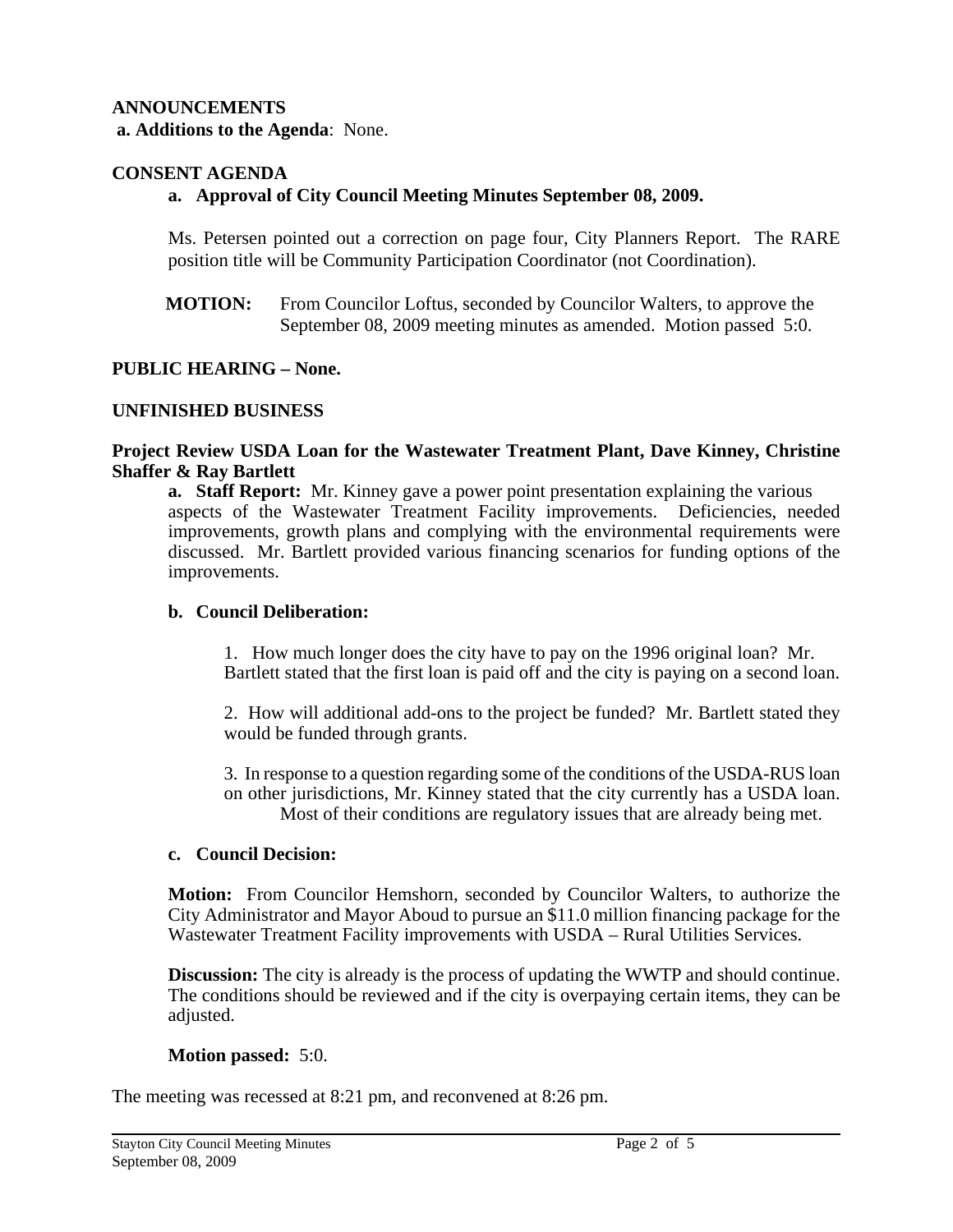## **NEW BUSINESS**

#### **Wastewater & Storm Collection Systems Operator**

**a. Staff Report:** Mr. Kinney reviewed the differences between the Chief Wastewater Operator position and the Wastewater & Storm Collection Systems Operator position. The city interviewed candidates for the Chief Wastewater Operator position but did not hire anyone. After further review it was determined that a Wastewater & Storm Collection Systems Operator position better suited the needs of the department.

#### **b. Council Deliberation:**

1. Are the certifications of the new position the same? Mr. Kinney stated that the new position would require collection certifications as opposed to operator certifications.

2. If the Chief Wastewater Operator position is not needed it should be removed. Mr. Kinney stated that the chief position is approved by LGPI on a wage schedule whether someone is in the position or not.

3. Would the Chief position ever be needed? Mr. Kinney stated when the WWTP expands it could be needed at that time.

#### **c. Council Decision:**

 **MOTION:** From Councilor Vigil, seconded by Councilor Loftus, to approve the new AFSCME position of "Wastewater & Storm Collection System Operator" and the appropriate salary compensation package, and to eliminate the Chief WWTP Operator position. Motion passed: 5:0.

## **Stayton/Sublimity Chamber of Commerce Grant Application**

**a. Staff Report – Christine Shaffer:** Ms. Shaffer stated that the Stayton Sublimity Chamber of Commerce has applied for a community Grant. The amount is \$750.00 and would be used to support general operating costs.

Kelly Schreiber, Stayton Sublimity Chamber of Commerce. Ms. Schreiber stated that she was present to answer any questions the Council may have regarding their grant proposal.

## **b. Council Deliberation:**

1. Why is the chamber requesting funds now instead of early on in the budget process?

 Ms. Schreiber stated that she has been the director since March 2009 and during the transition period was not aware that a grant was available.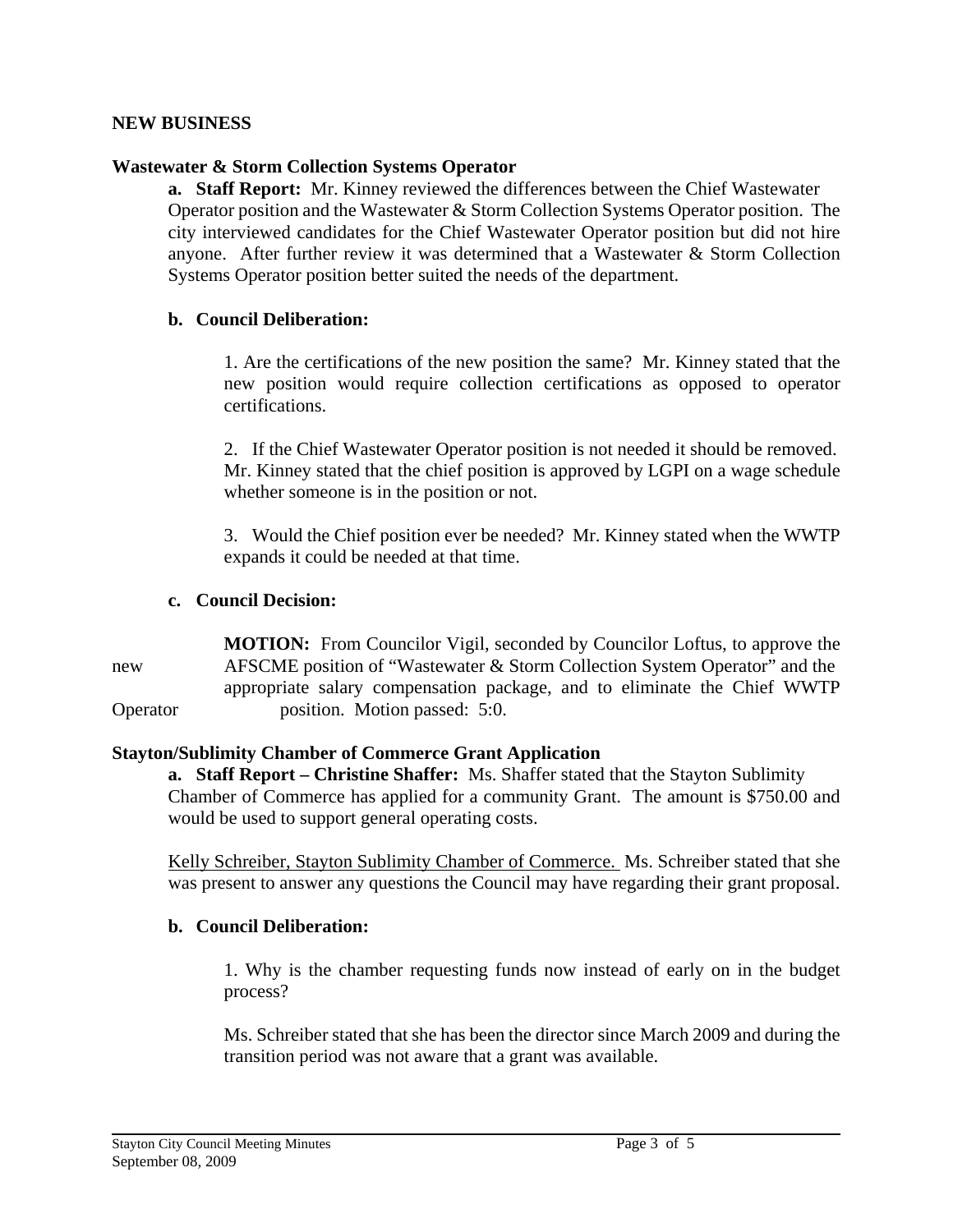## **c. Council Decision:**

 **Motion:** From Councilor Loftus, seconded by Councilor Frank, to approve the Grant application for the Stayton Sublimity Chamber of Commerce general operating expense in the amended amount of \$350., leaving \$350. for other possible grant requests. Motion passed: 5:0.

## **City Administrator's Report – Don Eubank**

 **a. Mayor & Council Goal 6 Update:** As follow-up to staff meeting with Allison Ford McKenzie, representing Growing Rural Opportunities Within (GROW), Mr. Eubank reviewed the various departments goals and improvement areas that have been identified.

## **Public Works Director's Report – Dave Kinney**

 **a. Third Avenue Street Lights:** Mr. Kinney stated that he had not received the Street Lighting brochures from Doris Johnston, Manager with Pacific Power & Light but that it will be brought back to the council at their next meeting.

## **PRESENTATIONS/COMMENTS FROM THE PUBLIC –** None.

## **BUSINESS FROM THE CITY ADMINISTRATOR**

- **a. Porter & Lau Building:** Mr. Eubank stated that the maintenance upgrades should be getting done on the Porter & Lau building this week, as reported by the I-Serve Volunteers.
- **b. League of Oregon Cities Website (LOC):** Mr. Eubank reminded council members that they can access the LOC website for various publications to read or download. If interested contact Ms. Petersen to obtain the log in information.
- **c. Local Government Personnel Institute (LGPI):** Mr. Eubank stated that he and Ms. Petersen will be attending the LGPI conference the  $9<sup>th</sup>$  & 10 of this month in Salem.
- **d. Food Bank Relocating:** Mr. Eubank stated that the city has been informed the Food Bank will be relocating to a site on N. Second Avenue the end of this month or the beginning of next month.

## **BUSINESS FROM THE MAYOR** – None.

## **BUSINESS FROM THE COUNCIL**

**Urban Renewal:** Councilor Vigil asked council members if their questions/concerns regarding Urban Renewal had be answered, so the council can move forward with making a decision. Councilor Frank pointed out that a Town Hall Forum is scheduled for October  $22^{nd}$  and citizens might have questions that need to be answered.

## **ADJOURN**

There being no further business, the meeting was adjourned.